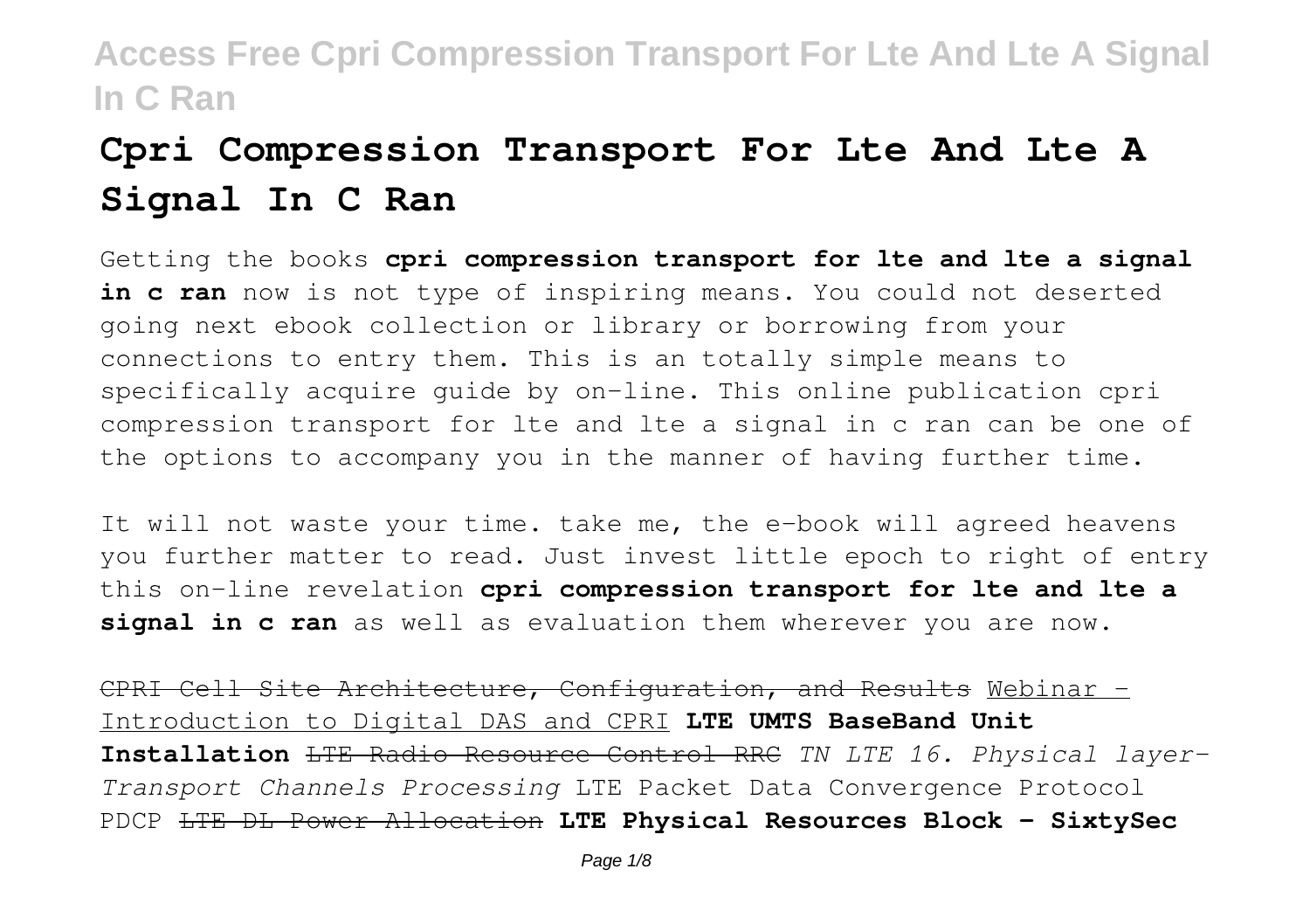*Understanding Transport for 5G Webinar*

2.6 - CHANNEL STARVATION \u0026 PRIORITIZATION IN 4G LTE<del>2.1 - TDD vs</del> FDD in 4G LTE **2.1 - TDD VS FDD IN LTE 4G Updated** Carrier Aggregation Explained In 101 Seconds LTE CHANNEL STRUCTURE PART 1 Carrier Aggregation in LTE Part-3 **2.3 - OFDM/ OFDMA IN 4G LTE - PART 1** 3.1 - LTE 4G ARCHITECTURE BASICS - INTRODUCTION What is Dual Connectivity? -Mpirical 5G NR Physical Layer | Chapter 2| Physical Resources| Bandwidth Parts(BWPs), Carrier Aggregation

2.12 - THROUGHPUT (SPEED in MBPS) CALCULATION IN 4G LTE

2.8 - MIMO TECHNIQUES - CAPACITY \u0026 COVERAGE ENHANCEMENT IN 4G LTE How Does Event A3 Take place in LTEHalmstad Colloquium: Ericsson Radio Dot System by Stefan Nilsson **Channel Roadmap LTE/4G Altran Webinar | 5G Fronthaul Transport – Emerging Architectures and Options Point to Point Transport Commissioner - Safety Management System** LTE as an alternative to GSM-R Relaying Method in Communication for LTE Advanced *VIAVI webinar: The Path to 5G Network Architecture: eCPRI and NGFI LTE D2D ProSe - Direct discovery: protocol analysis* **Cpri Compression**

#### **Transport For Lte**

CPRI compression transport for LTE and LTE-A signal in C-RAN - IEEE Conference Publication CPRI compression transport for LTE and LTE-A signal in C-RAN Abstract: C-RAN is the next-generation clean wireless access network architecture, which is based on centralized processing,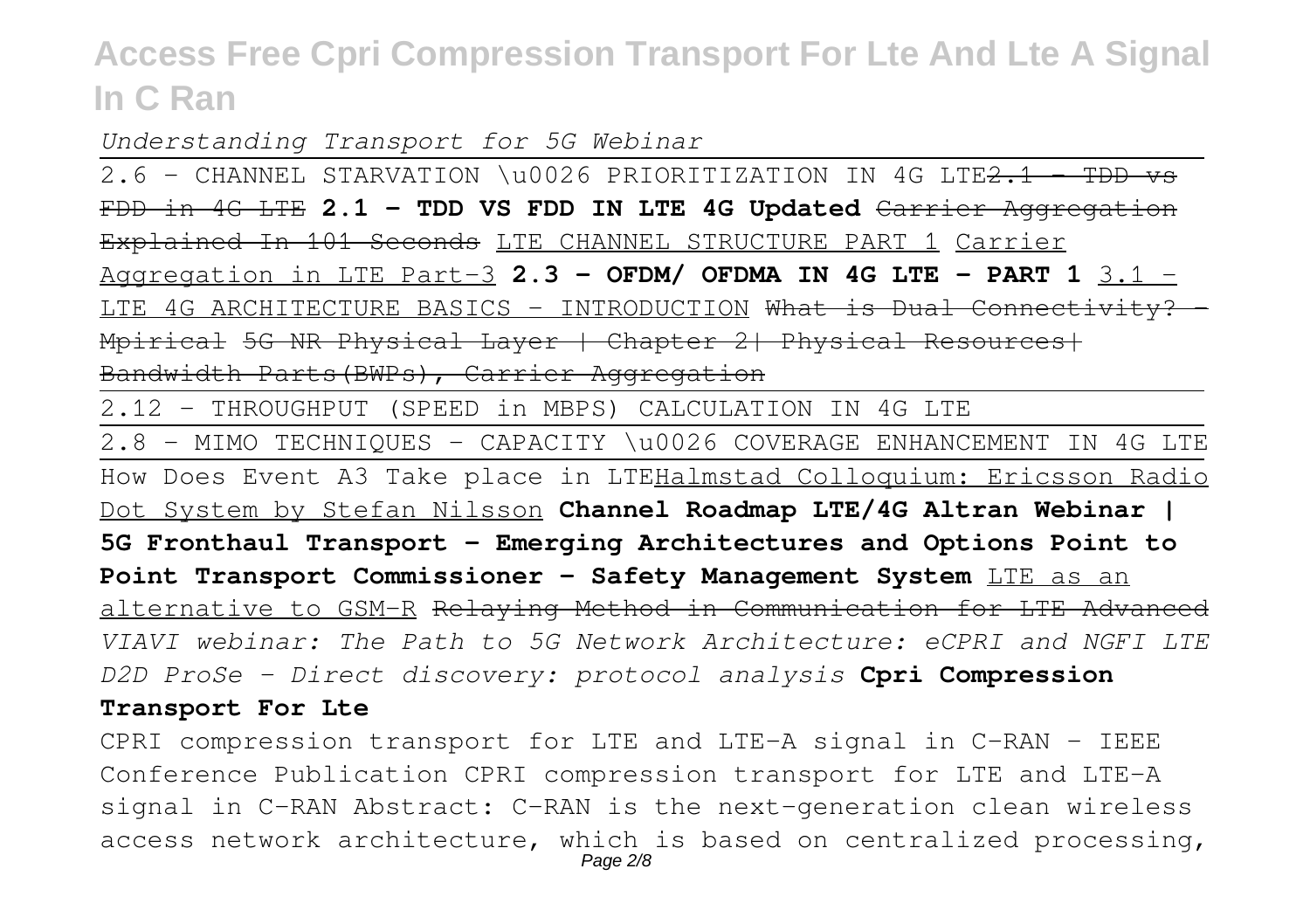the Collaborative Radio and Real-time Cloud Infrastructure.

#### **CPRI compression transport for LTE and LTE-A signal in C ...**

He et al. [18] worked on the CPRI protocol to achieve a low-latency compression scheme of LTE downlink signal based on a clustering algorithm to reduce the required CPRI transmission bandwidth in...

#### **CPRI compression transport for LTE and LTE-A signal in C ...**

LTE/LTE-A Signal Compression on the CPRI Interface Bin Guo, Wei Cao, An Tao, and Dragan Samardzija The Centralized, Cooperative, Cloud Radio Access Network (C-RAN) is a next-generation wireless access network architecture based on centralized processing, collaborative radio, and real time cloud infrastructure. In this

#### **LTE/LTE-A Signal Compression on the CPRI Interface**

We allow cpri compression transport for lte and lte a signal in c ran and numerous books collections from fictions to scientific research in any way. in the course of them is this cpri compression transport for lte and lte a signal in c ran that can be your partner.

### **Cpri Compression Transport For Lte And Lte A Signal In C ...**

CPRI Front-Haul Wireless Links for 4G/LTE Operators. The Common Public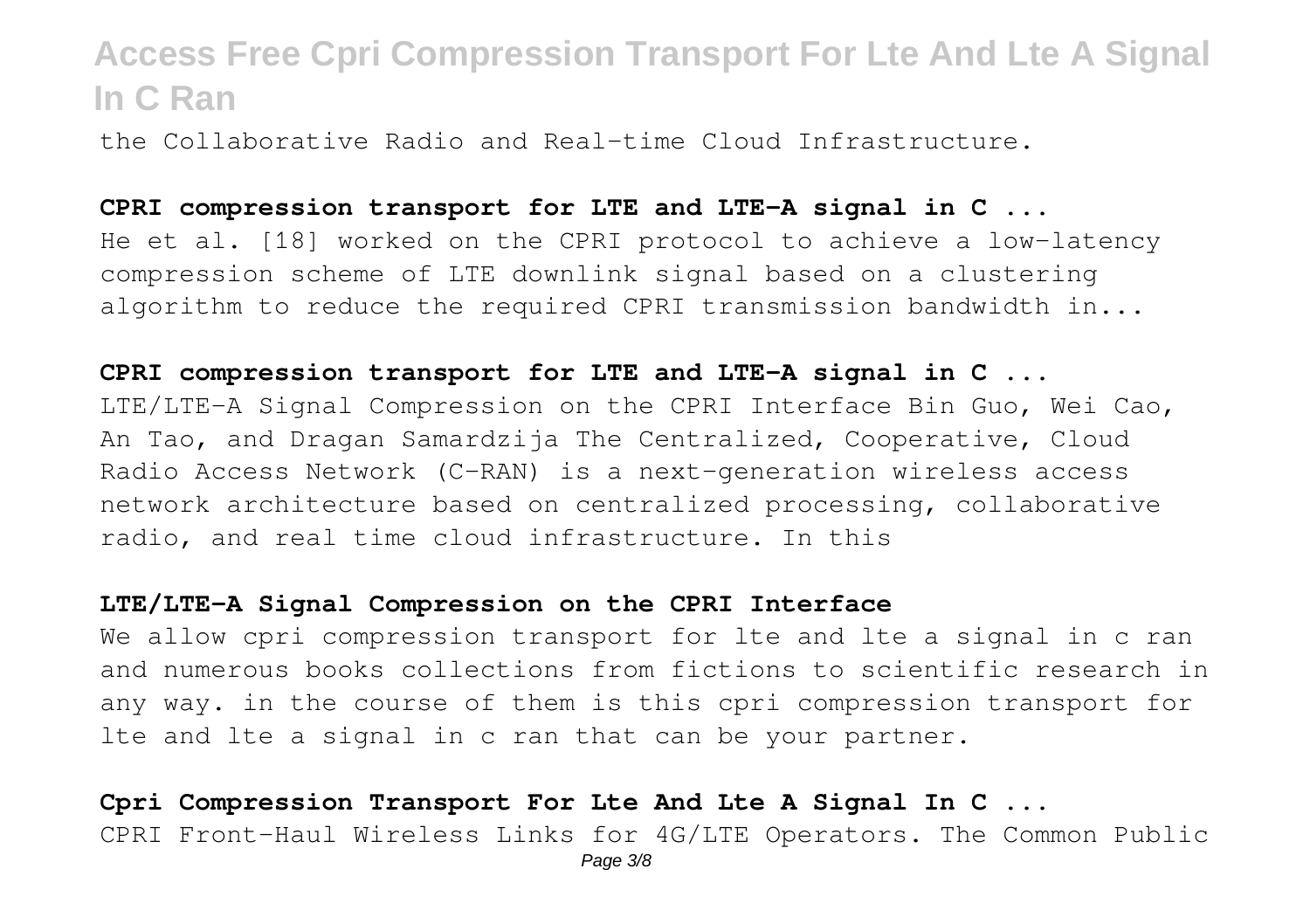Radio Interface (CPRI) standard defines the interface of base stations between the Radio Equipment Controllers (REC) in the standard, to local or remote radio units, known as Radio Equipment (RE). Front-Haul 1.22Gbps wireless link from Base Station "Hotel" to antenna location using CPRI technology.

#### **CPRI Front-Haul Technology - CableFree**

A low latency compression scheme of LTE downlink baseband signal based on clustering algorithm is presented in this paper to reduce the CPRI transmission bandwidth in C-RAN. The main procedure of algorithm is removing redundant bandwidth VQ data in frequency domain, clustering and quantifying the points on the constellation, and finally selecting an appropriate coding scheme adaptively.

#### **A compression scheme for LTE baseband signal in C-RAN ...**

This post underlines the LTE CPRI compression. Let's have a look together below to find more information on the topic. User-plane data consumes a large amount of CPRI bandwidth resources in each cell. To support more carriers or RRUs/RFUs/pRRUs on a CPRI port, the CPRI Compression feature is introduced.

### **LTE CPRI compression - Huawei Enterprise Support Community**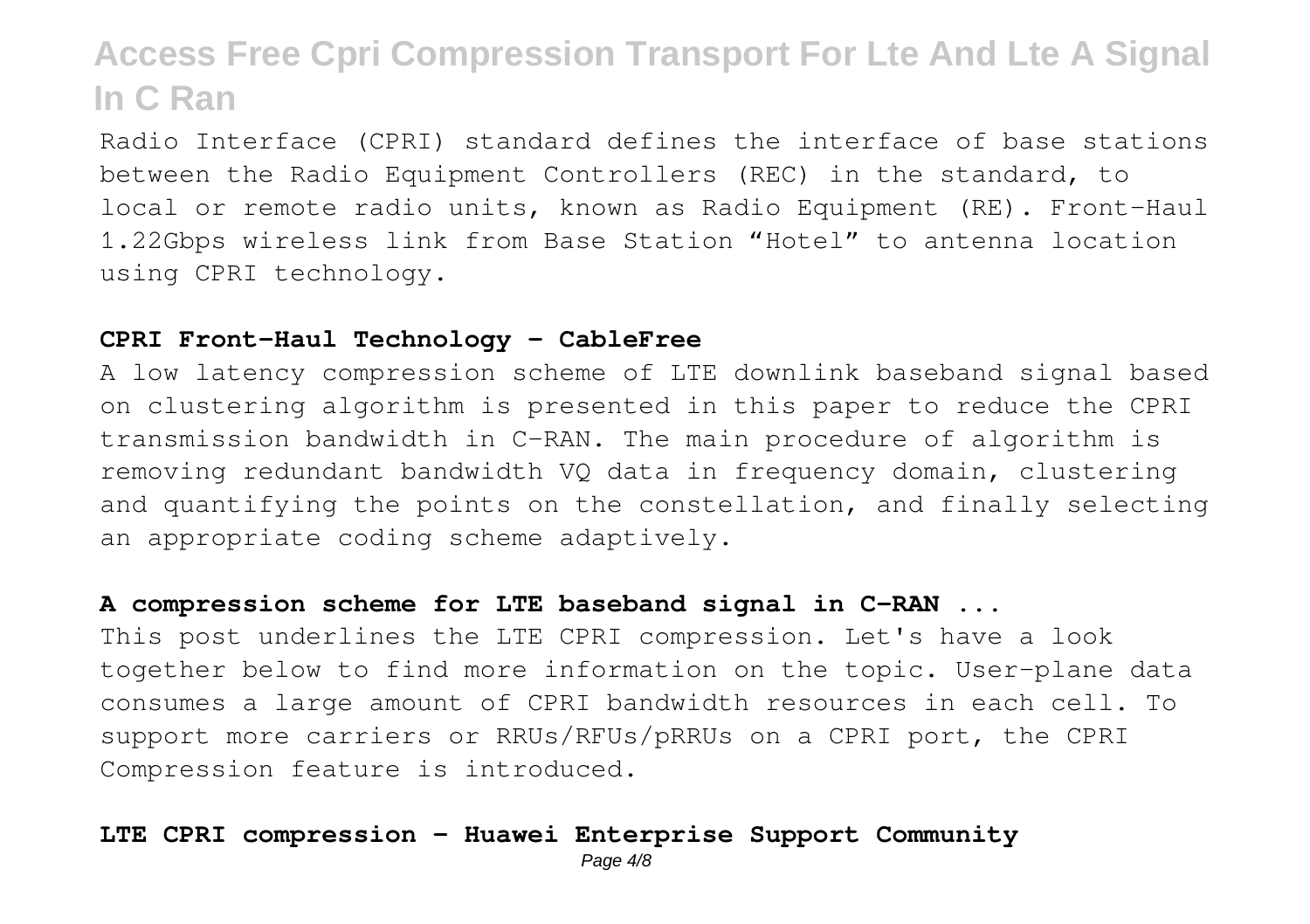The maximum use case in LTE-A is 8x8 MIMO and 5x 20 MHz LTE carriers requires a CPRI line rate of 40.5 Gbps (64/66B encoding) without compression. A 3:1 compression can reduce the required line rate to 13.5 Gbps which is achievable today at moderate cost. CPRI compression techniques will be required to implement maximum LTE-A

#### **The Emerging Need for Fronthaul Compression**

Compression is used to compress data in wireless systems on the link between the Remote Radio Unit (RRU) and the Baseband Card (wired over CPRI or CPRI over wireless front haul). IDT is the first company to offer commercial IP that supports GSM, WCDMA, and LTE signals at full CPRI data rates, keeping high signal quality at compression rates up to 3:1.

#### **IQ Data Compression IP | Renesas**

The CPRI Specification version 4. 1 (in addition to 1.4, 2.1, 3.0, 4.0) is now available for download on the Specification section of this homepage. The new 4. 1 release extends the specification to encompass higher line-rates for LTE (Long Term Evolution).

#### **Common Public Radio Interface**

The CPRI (Common Public Radio Interface) is a popular standard to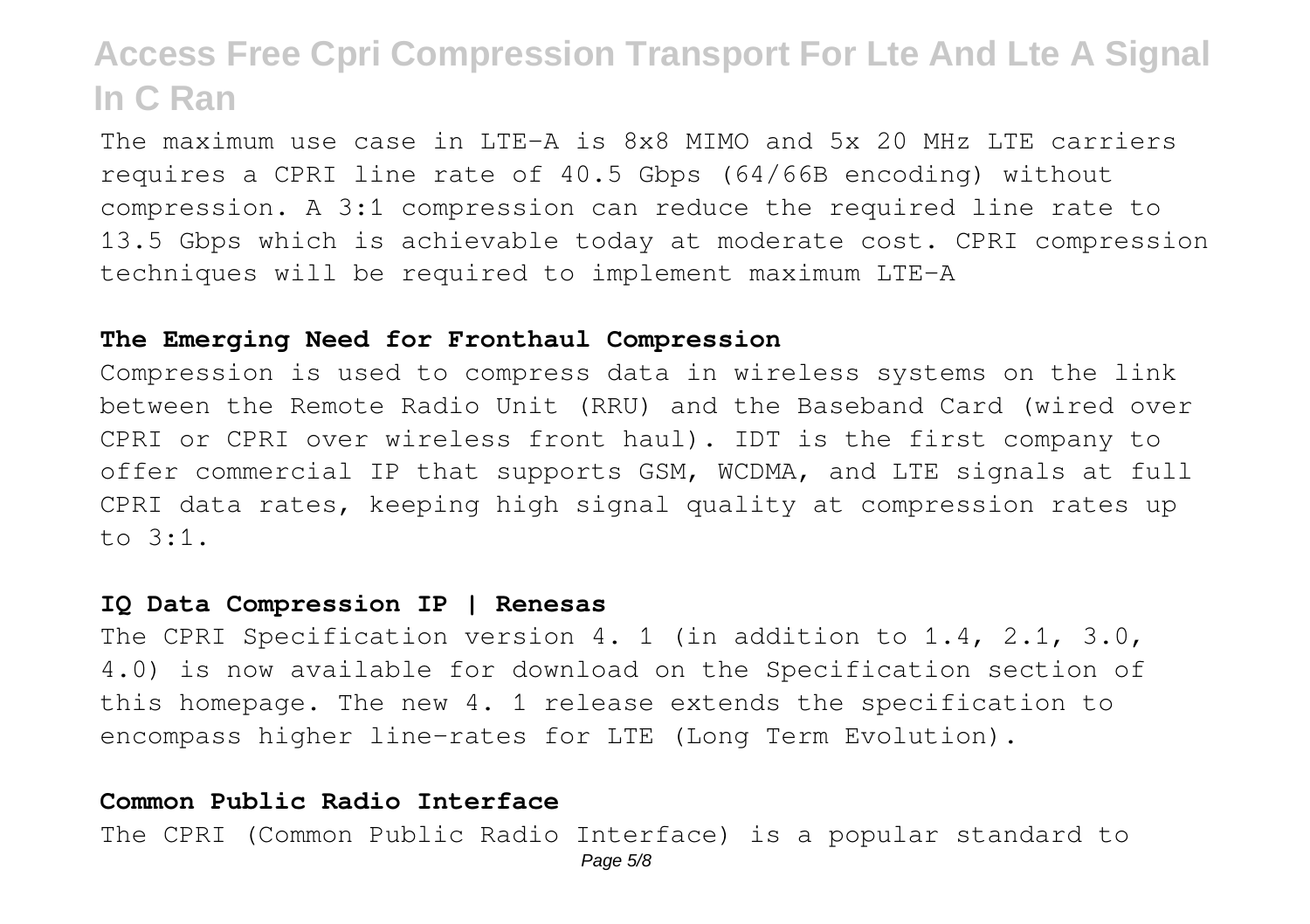transport baseband I/Q signals to the radio unit in Base Station. It allows efficient as well as flexible I/Q data interface for various wireless standards such as GSM, WCDMA, LTE etc.

#### **CPRI Line Rates | Rate-1,2,3,4,5,6,7A,7,8,9,10 of CPRI Line**

The width of the word depends on the CPRI line rate. For example, in an LTE system, if I =16 bits and  $Q = 16$  bits, then one Antenna carrier is 32 bits. Each 256 basic frames make up a hyperframe and 150 hyperframes are needed to transport an LTE 10 ms frame.

#### **What is CPRI & eCPRI ? - Techlteworld**

For example, to transport a 10 MHz LTE waveform to a single antenna, CPRI requires 460.8 MBPS (excluding protocol overhead). Consequently, CPRI will require 1.843 GBPS per four-antenna multiple-input multipleoutput (MIMO) cell, i.e., sector. In this study we propose baseband signal compression schemes (i.e.,  $I/Q$  compression) that lower the required trans-port data rates.

#### **IEEE TRANSACTIONS ON WIRELESS COMMUNICATIONS, ACCEPTED FOR ...**

2015-06-16 | eASIC and Comcores Deliver CPRI v6.1 Switch Reference Design for Next-Generation LTE Advanced and 5G Networking Equipment Press release , Wireless 2015-04-17 | Comcores release ORI compliant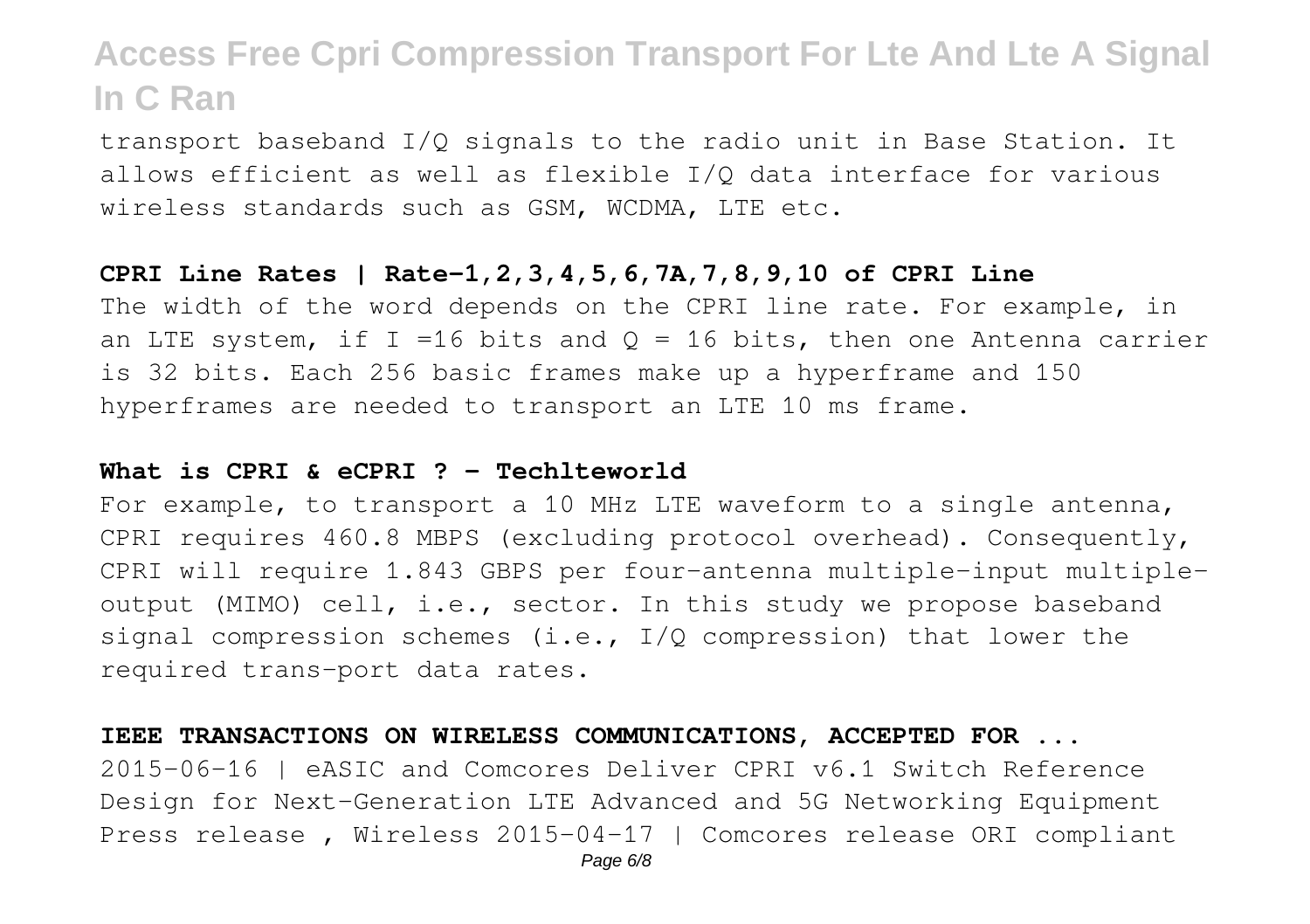IQ Compression IP-core

#### **Low PHY - Comcores**

AVIAT NETWORKS CPRI- COMPRESSION (2.5 RATIO) WCDMA 5 MHz 10 MHz 20 MHz 3 Sectors, 4x4 MIMO, 1 Carrier 369 Mbps 2.9 Gbps 5.9 Gbps 1 Sector, 2x2 MIMO, 1 Carrier 98 Mbps 461 Mbps 983 Mbps Scenario LTE 16. AVIAT NETWORKS Compression will likely be required to make wireless CPRI Fronthaul a reality Takeaway: 17.

### **5 Things You Should Know About Fronthaul**

CPRI evaluation at CPRI over OTN ; Anritsu's Base Station Analyzer has an option to enable CPRI RF measurements to be made at ground level. Specifically, the uplink LTE spectrum can be viewed in real-time on a live network to monitor for interferers. This provides a powerful test capability without the need to call a tower climbing crew.

### **CPRI and OBSAI | Anritsu America**

CPRI emerged as the most popular option for LTE and is the standard we think about most often when discussing fronthaul. The standard was developed by vendors in the optical technology space, and as it matured, it became the de facto standard for fronthaul.